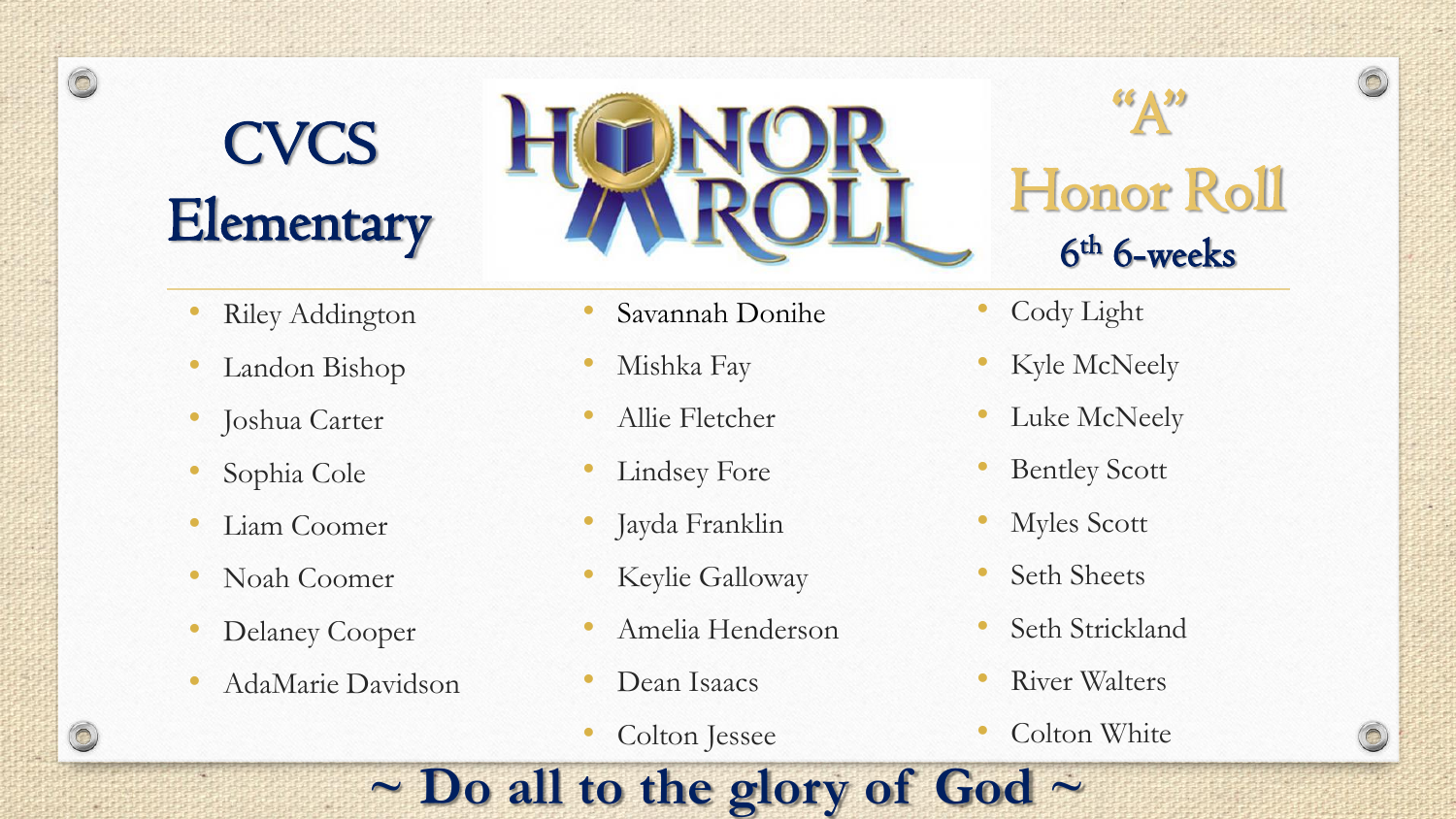## **CVCS Elementary**



## $A/B$ " Honor Roll 6 th 6-weeks

• Adia Bruce

 $\circledcirc$ 

 $\circledcirc$ 

- Stella Byington
- Eden Dunn
- Canaan Dunn
- Moriah Dunn
- Shiloh Dunn
- Samuel Foran
- Kelli Freeman

• Alea Murph

• Amelia Hitt

• Liebe Jessee

• Sarah Jinks

Gracie Keen

Kaydee Keen

Kayllen Lane

Kylie Lawson

• Andrew Jessee

- Grace Nangle
- Neela Parker
- Holston Patton
- Elijah Peters
- Mia Peters
- Lydia Phillips
- Aiden Quillen
- Bethany Mason • Noah Redwood
- Ethan Richardson
- Jacob Robinson
- Landon Salyer
- Lucas Salyers
- Holden Scott
- Ethan Smith
- Lydia Smith
- Macey Smith
- Maggie Snapp
- **Riley Swiney**
- Isaac Varney
- Emma Williams
- Logan Wright

#### **~ Do all to the glory of God ~**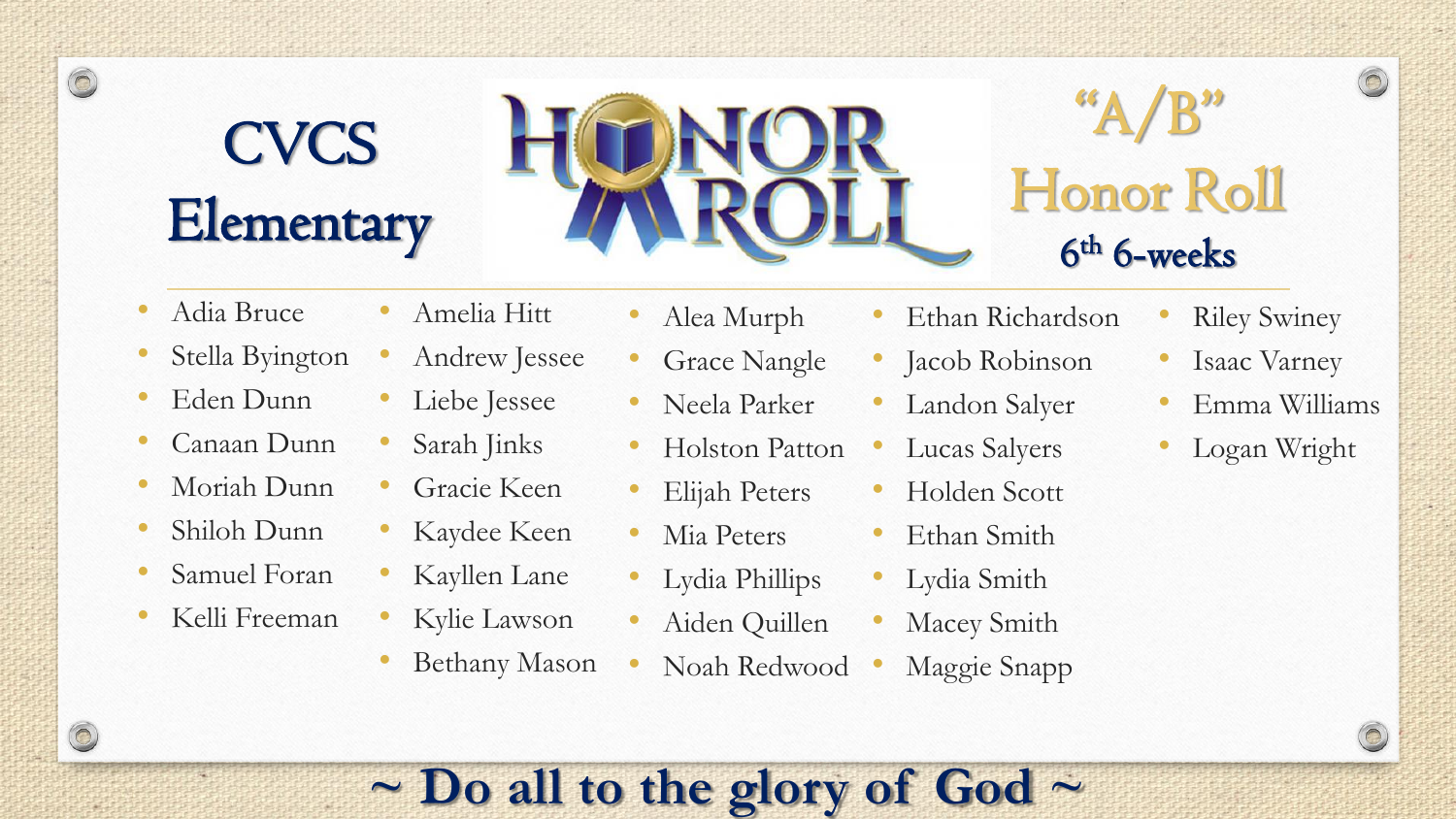

- Walker Derrick
- Caroline Hitt
- Brynn Ryans

 $\circledcirc$ 

- Natalie Ryans
- Annabelle Walker
- Titus Walker

#### **~ Do all to the glory of God ~**